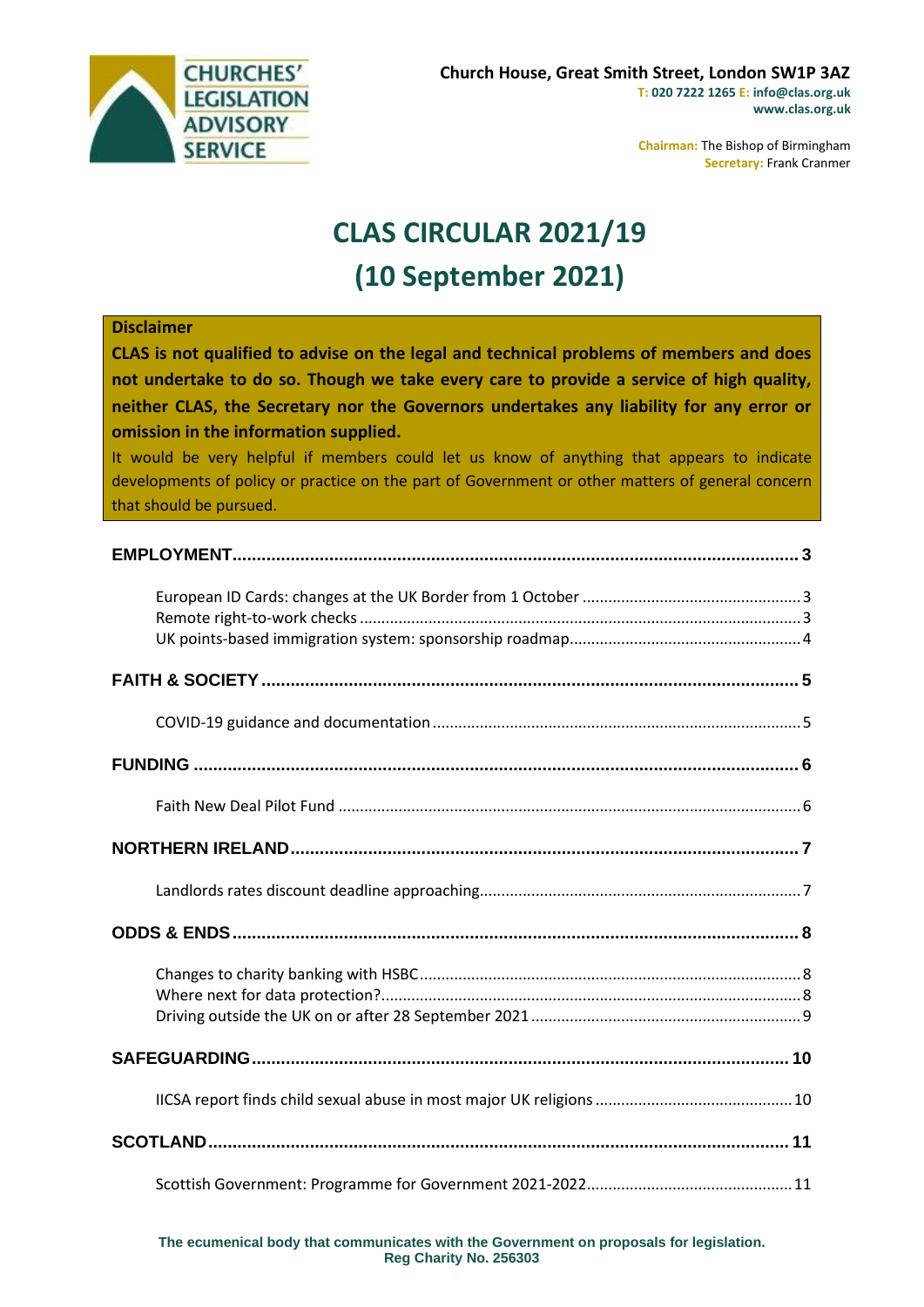| <b>Churches' Legislation Advisory Service</b> | <b>Circular 2021/19</b> |
|-----------------------------------------------|-------------------------|
|                                               |                         |
|                                               |                         |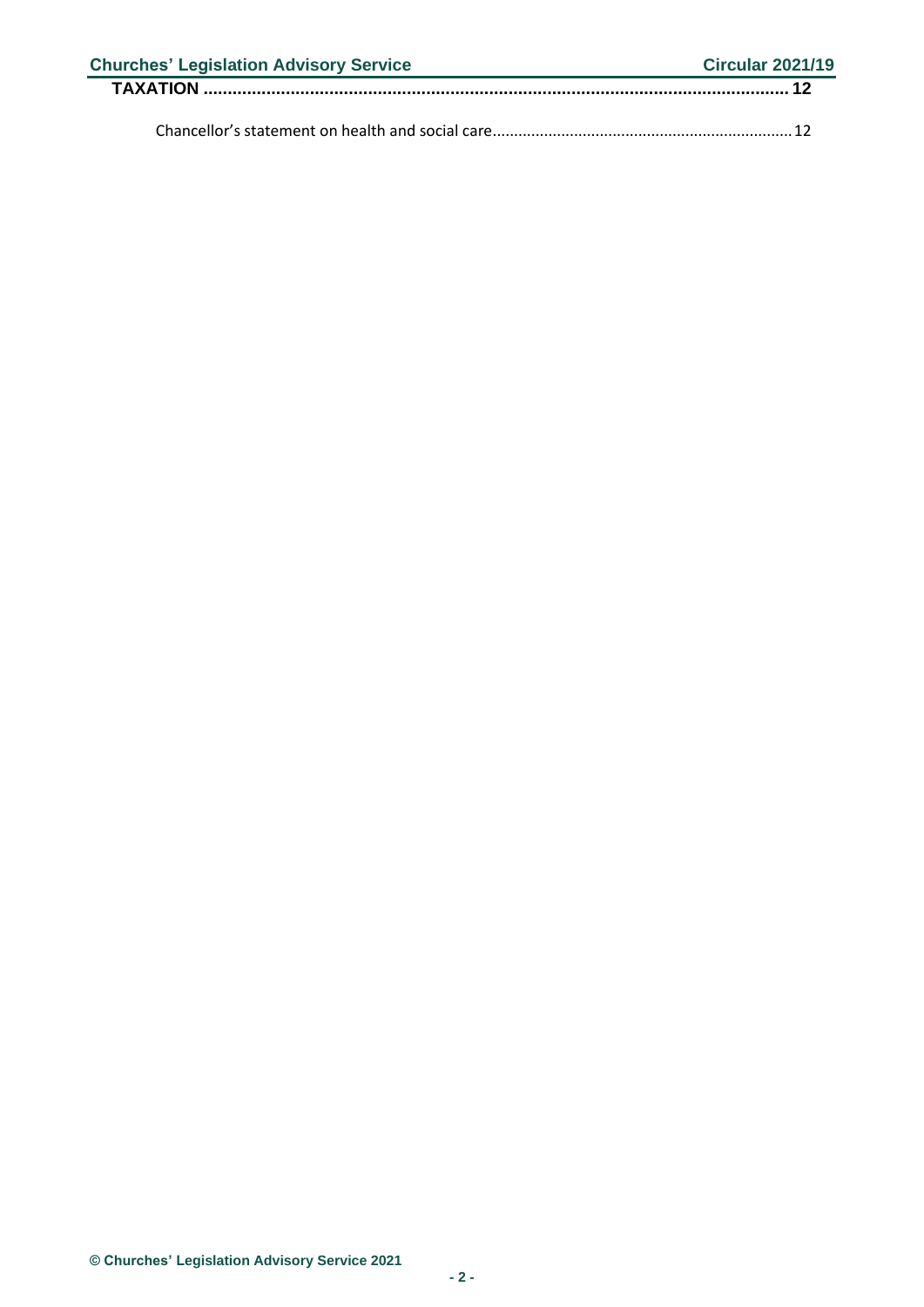### <span id="page-2-0"></span>**EMPLOYMENT**

### <span id="page-2-1"></span>**European ID Cards: changes at the UK Border from 1 October**

**For information**

Members should perhaps be aware that on 1 October 2021 the rules governing entry to the UK with an EU, EEA or Swiss national identity card will change. Up to and including Thursday 30 September 2021, all EU, EEA and Swiss citizens can use their national identity card to enter the UK, but that concession is about to end. There is a helpful explanation of the new rules [here.](https://www.lexology.com/library/detail.aspx?g=9f9b926d-f27a-4bc4-874e-792ee1b3c26b&utm_source=Lexology+Daily+Newsfeed&utm_medium=HTML+email+-+Body+-+General+section&utm_campaign=Lexology+subscriber+daily+feed&utm_content=Lexology+Daily+Newsfeed+2021-09-08&utm_term=)

[Source: *Lexology*, 6 September]

#### <span id="page-2-2"></span>**Remote right-to-work checks**



The UK Government has [announced](https://www.gov.uk/guidance/coronavirus-covid-19-right-to-work-checks) that the temporary concession on remote right-to-work checks will now continue until at least 5 April 2022.

All employers have a duty to check the right to work of their employees to prevent illegal working and to establish a statutory excuse against a civil penalty. In many cases, this has involved meeting the employee and checking their documents in person; however, the following temporary changes were made on 30 March 2020 and remain in place until **5 April 2022** (inclusive):

- checks can currently be carried out over video calls;
- job applicants and existing workers can send scanned documents or a photo of documents for checks using email or a mobile app, rather than sending originals; and
- employers should use the [Home Office Employer Checking Service](https://www.gov.uk/employee-immigration-employment-status) if a prospective or existing employee cannot provide any of the accepted documents.

Checks continue to be necessary and employers must continue to check the prescribed documents set out in [right to work checks: an employer's guide](https://www.gov.uk/government/collections/right-to-work-checks-employer-guidance) or use the [Home Office right to work online service.](https://www.gov.uk/view-right-to-work) *It remains an offence knowingly to employ someone who does not have the right to work in the UK*.

[Source: Home Office, 30 August]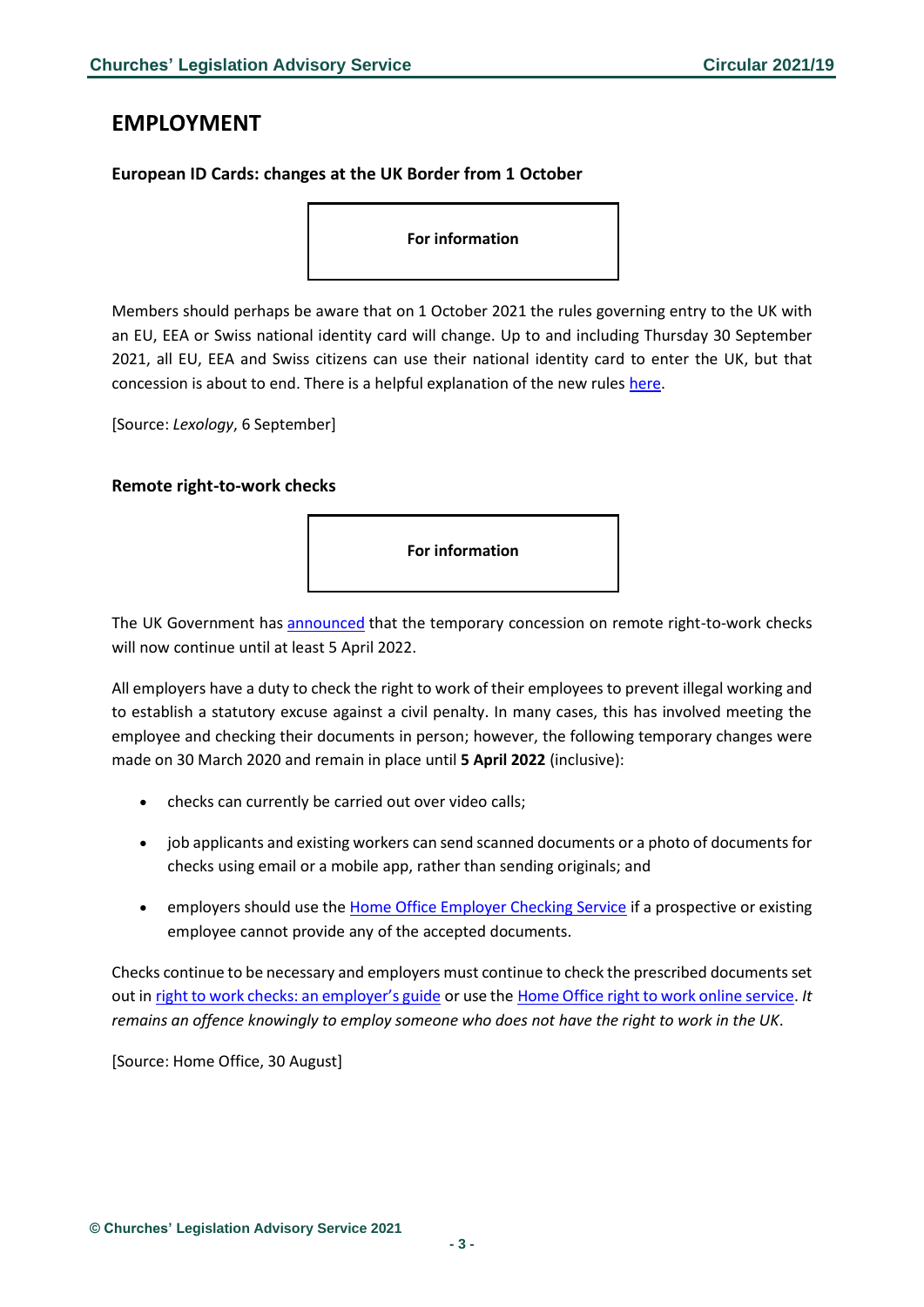#### <span id="page-3-0"></span>**UK points-based immigration system: sponsorship roadmap**

**For information**

The Home Office has **[published](https://www.gov.uk/government/publications/uk-points-based-immigration-system-sponsorship-roadmap?utm_medium=email&utm_campaign=govuk-notifications&utm_source=2a527f5a-1419-4f86-b277-ecbdc83d51ed&utm_content=daily)** a "sponsorship roadmap" in relation to the UK points-based immigration system, which explains the future changes the Government will make to the sponsorship system.

[Source: Home Office, 26 August]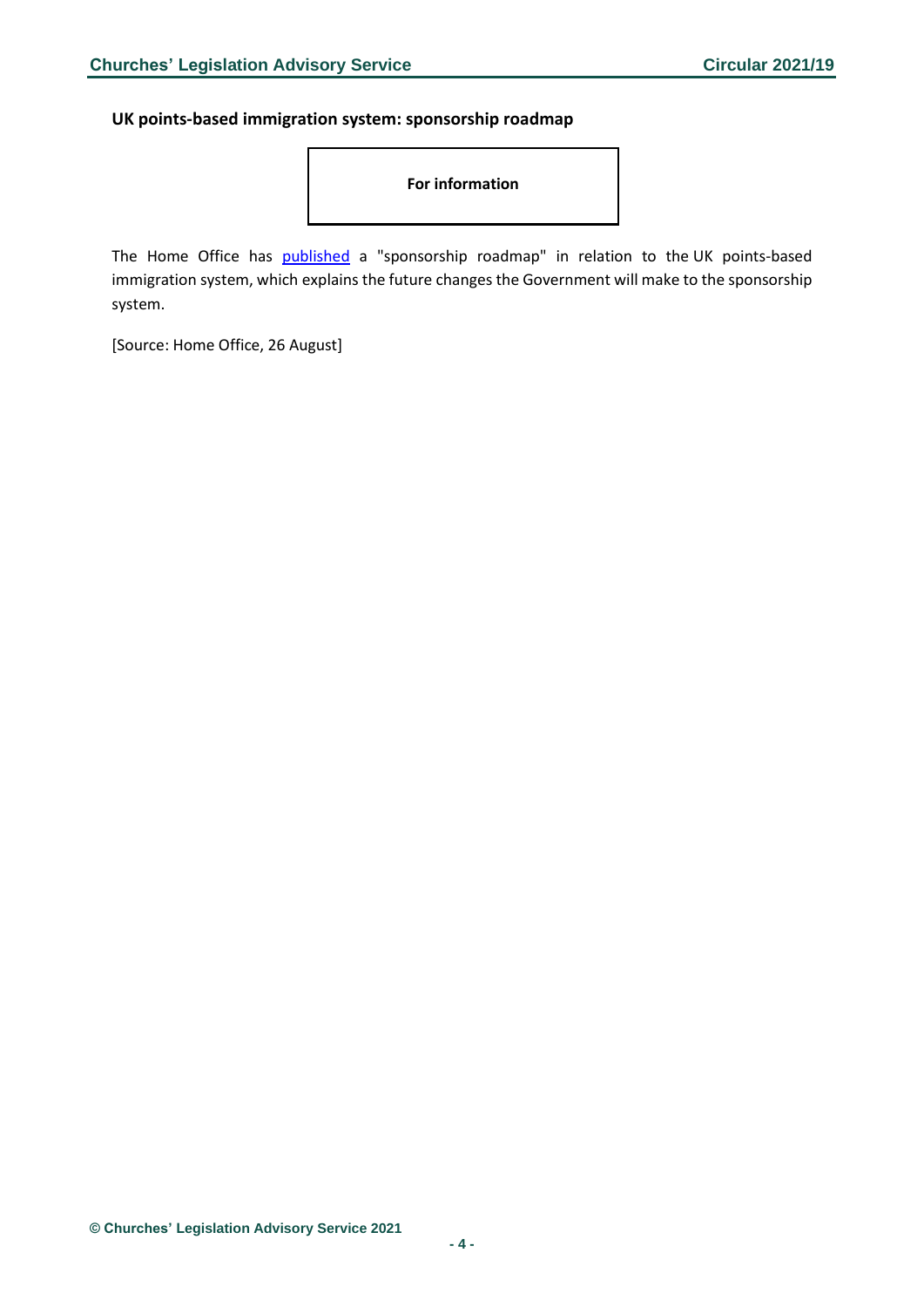# <span id="page-4-0"></span>**FAITH & SOCIETY**

### <span id="page-4-1"></span>**COVID-19 guidance and documentation**

**For information**

The Church of England issued further revised guidance on 1 September: *[Opening and managing](https://www.churchofengland.org/sites/default/files/2021-09/COVID%2019%20Guidance%20from%20the%2019th%20July%202021%20v2.0.pdf)  [church buildings in step 4 of the Roadmap out](https://www.churchofengland.org/sites/default/files/2021-09/COVID%2019%20Guidance%20from%20the%2019th%20July%202021%20v2.0.pdf) of Lockdown, v.2*. It has removed the older and out-ofdate documents that had been retained for reference during the first weeks of Step 4.

The Church in Wales updated *Covid [19 Guidance Marriages and Funerals Alert Level 0](https://www.churchinwales.org.uk/documents/2021/Covid_19_Guidance_Marriages_and_Funerals_Alert_Level_0_3SEPT20.pdf)* and *[Covid 19](https://www.churchinwales.org.uk/documents/2022/Covid_19_Churches_Risk_Assessment_Guidance_Alert_Level_0_-_3SEPT20.pdf)  [Churches Risk Assessment Guidance Alert Level 0](https://www.churchinwales.org.uk/documents/2022/Covid_19_Churches_Risk_Assessment_Guidance_Alert_Level_0_-_3SEPT20.pdf)* on 3 September.

The guidance from the Catholic Bishops' Conference of England and Wales published in July, *[Covid-19](https://www.cbcew.org.uk/wp-content/uploads/sites/3/2021/05/CBCEW-COVID-Step-4-Guidance-150721b.pdf)  [Route Map: Step 4 Guidance](https://www.cbcew.org.uk/wp-content/uploads/sites/3/2021/05/CBCEW-COVID-Step-4-Guidance-150721b.pdf)*, is still current.

[Sources: Church of England, 1 September: CBCEW, 15 July]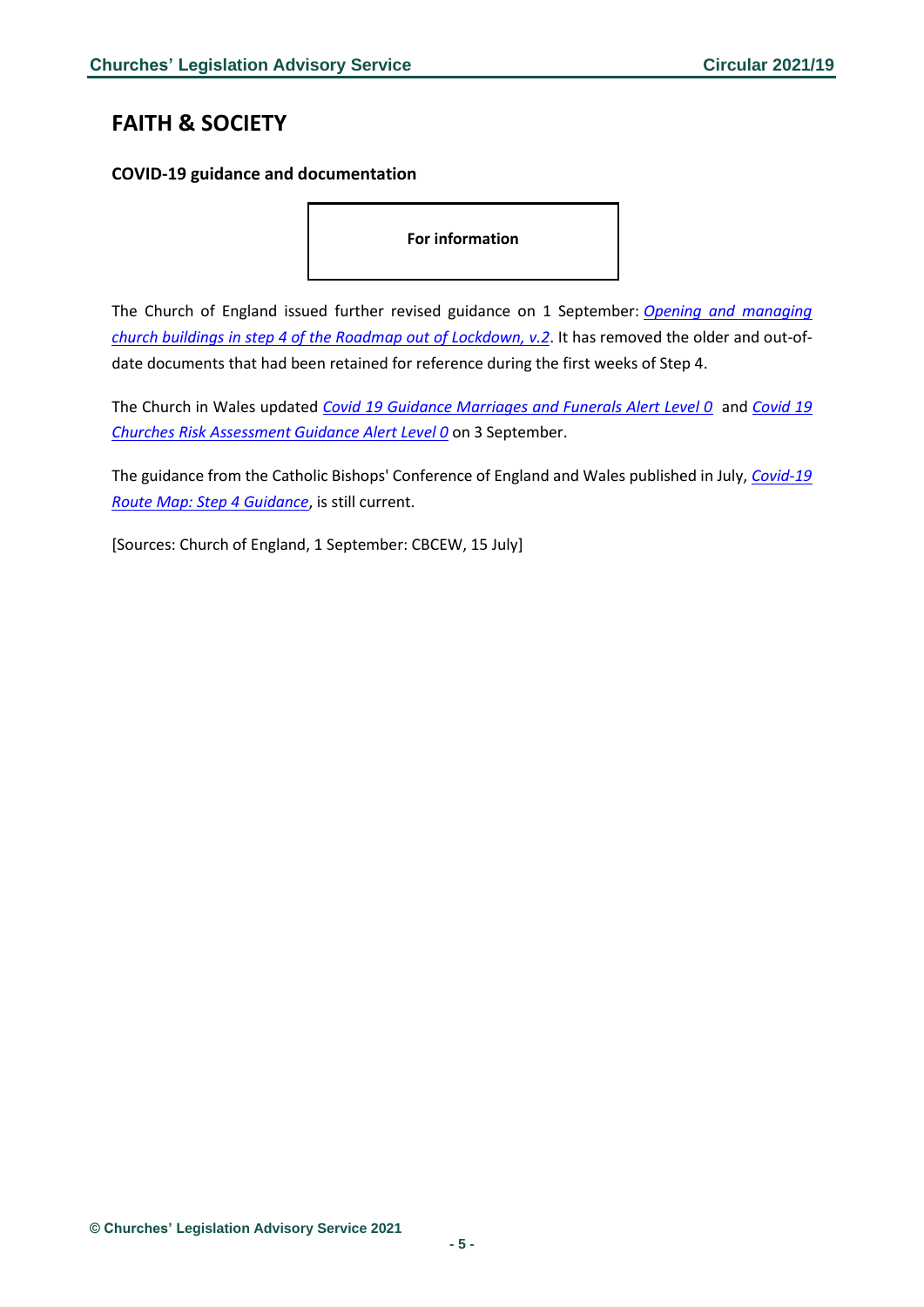# <span id="page-5-0"></span>**FUNDING**

#### <span id="page-5-1"></span>**Faith New Deal Pilot Fund**

**For information and possibly for action**

The UK Government has [announced](https://www.gov.uk/government/news/new-1-million-fund-to-help-faith-groups-support-communities) a £1 million Faith New Deal Pilot Fund, under which faith groups will be able to apply for grants for projects providing innovative solutions to issues such as food poverty, poor mental health, combating loneliness and isolation, providing debt advice and helping those who were unemployed during the pandemic get back to work.

The Faith New Deal pilot fund is a response to recommendations made in Danny Kruger's report for government, ['Levelling up our communities: proposals for a new social covenant'](https://www.dannykruger.org.uk/files/2020-09/Levelling%20Up%20Our%20Communities-Danny%20Kruger.pdf) and the All-Party Parliamentary Group on Faith and Society's report, 'Keeping the Faith - Partnerships between faith [groups and local authorities during and beyond t](https://www.faithandsociety.org/wp-content/uploads/APPG_CovidReport_Full_V4.pdf)he pandemic'. Both set out the ability of faith groups to provide innovative solutions to complex problems and make valuable contributions to all parts of society.

The fund will be open to faith-based organisations to deliver projects to provide community wide services open to all the local population. Additionally, the funded projects will aim to have a positive impact in fostering good relations between people of faith and those of other faiths or none within local communities. For more information see the [Faith New Deal Pilot Fund prospectus.](https://www.gov.uk/government/publications/faith-new-deal-pilot-fund)

[Source: MHCLG, 9 September]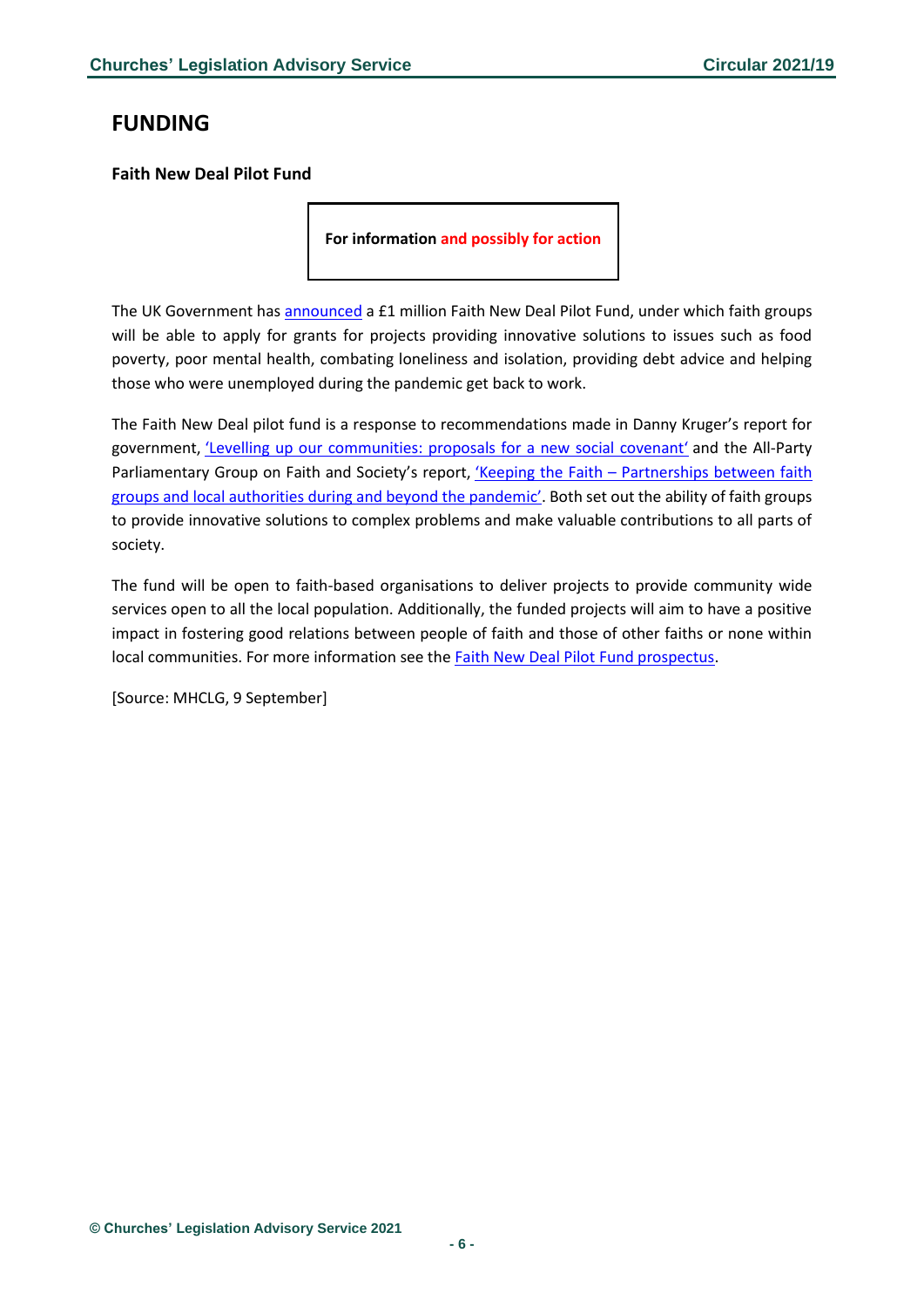## <span id="page-6-0"></span>**NORTHERN IRELAND**

<span id="page-6-1"></span>**Landlords rates discount deadline approaching**

**For information and possibly for action**

The Northern Irish Department of Finance has reminded landlords that their rate bill must be paid in full by **Thursday 30 September 2021,** in order to secure a 10% discount on this year's rates. Landlords are advised to allow a minimum of five working days for any payment to reach LPS.

If you are responsible for paying the rates on one or more properties that you rent out, you may be entitled to a 10% allowance on your current year's rates. For rented properties with a capital value greater than £150,000 where the tenant currently pays the rates, the landlord can enter into a formal agreement with Land and Property Services (LPS) to ensure they are eligible for this allowance in the future. For more information on terms and conditions and how to do this, click [here.](http://www.nidirect.gov.uk/rates-rental-properties)

Landlords can pay online at [www.nidirect.gov.uk/rates](http://www.nidirect.gov.uk/rates) or by contacting the LPS helpline on 0300 200 7801.

[Source: NI Department of Finance, 8 September]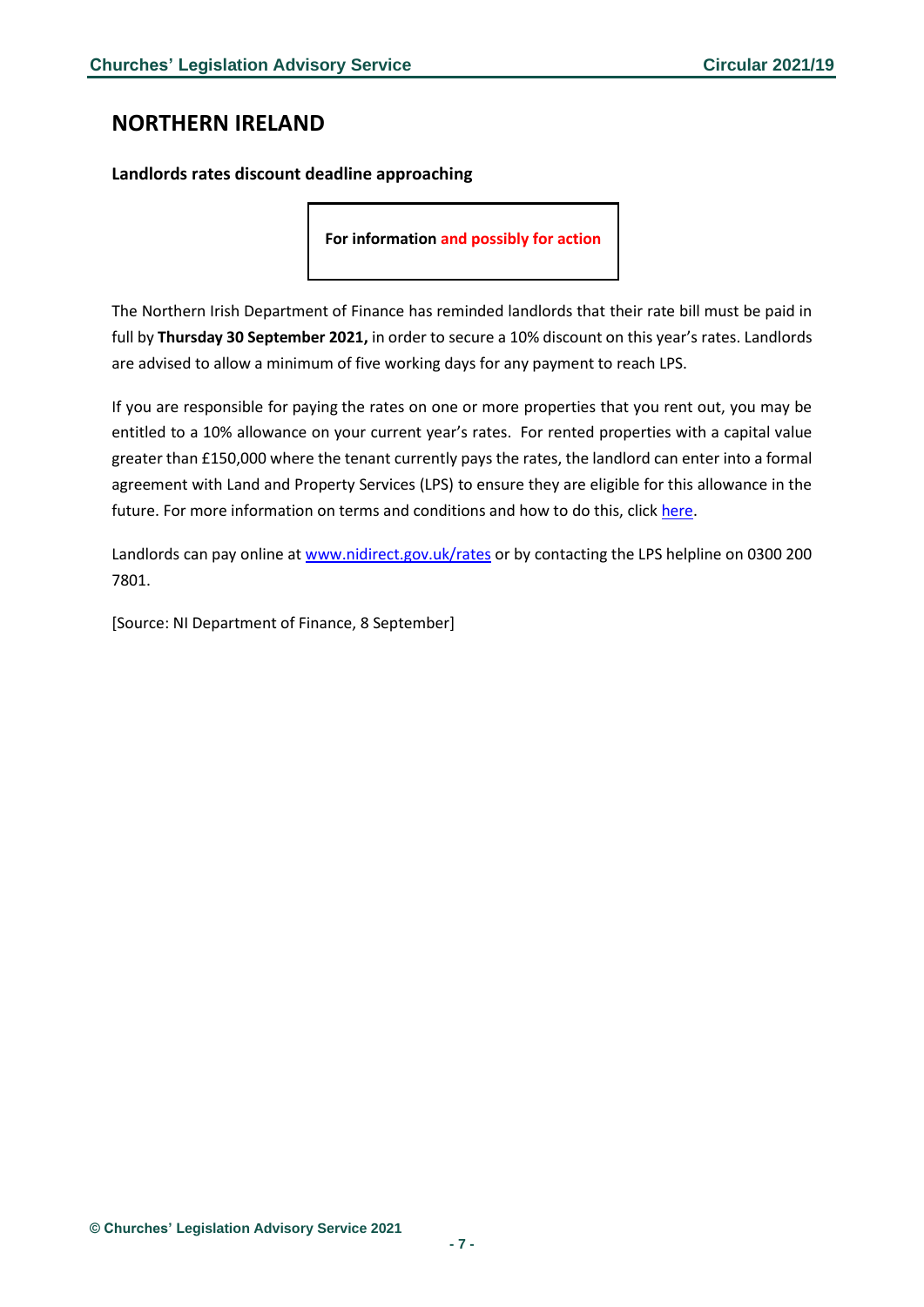## <span id="page-7-0"></span>**ODDS & ENDS**

<span id="page-7-1"></span>**Changes to charity banking with HSBC**

**For information**

David White, the Deputy Director of Finance at Church House, has been in touch about difficulties experienced by C of E parochial church councils in the diocese of Hereford with the HSBC Safeguard process around Know Your Customer / identity checking. Some have had multiple requests for information and in a couple of cases HSBC froze the PCC's bank account pending receipt of updated ID information. He got in touch with their Head of Charities, and as a result the bank has produced a guide for Religious Organisations for HSBC's Safeguard process which can be found right at the bottom o[f this link.](https://www.business.hsbc.uk/en-gb/gb/campaign/hsbc-safeguard)

Several PCCs have also received letters telling them that HSBC is going to introduce charging – albeit at a reduced fee – for its Charitable Bank Accounts. There is more informatio[n here.](https://www.business.hsbc.uk/charitablesupport)

[Source: HSBC]

#### <span id="page-7-2"></span>**Where next for data protection?**

**For information**

The Government has [announced](https://www.gov.uk/government/news/uk-unveils-post-brexit-global-data-plans-to-boost-growth-increase-trade-and-improve-healthcare) that it proposes to reform the UK's data protection regime to make it more "innovation-friendly" and is to launch a consultation on possible changes to 'unlock more trade and innovation by reducing unnecessary barriers and burdens on international data transfers, thereby opening up global markets to UK businesses'. Culture Secretary Oliver Dowden said that he was 'determined to seize the opportunity by developing a world-leading data policy that will deliver a Brexit dividend for individuals and businesses across the UK' and that it meant 'reforming our own data laws so that they're based on common sense, not box-ticking'.

We won't know the likely impact of this until we see the detailed proposals, but we are very conscious that CLAS members hold a lot of personal data on their worshippers. In the wider context, the issue may be complicated by the fact that, in June, the European Commission introduced a four-year sunset clause into its data adequacy agreement with the UK and stated that it could withdraw from the agreement at any time if the UK failed adequately to protect the data of EU citizens.

[Source: DCMS, 26 August]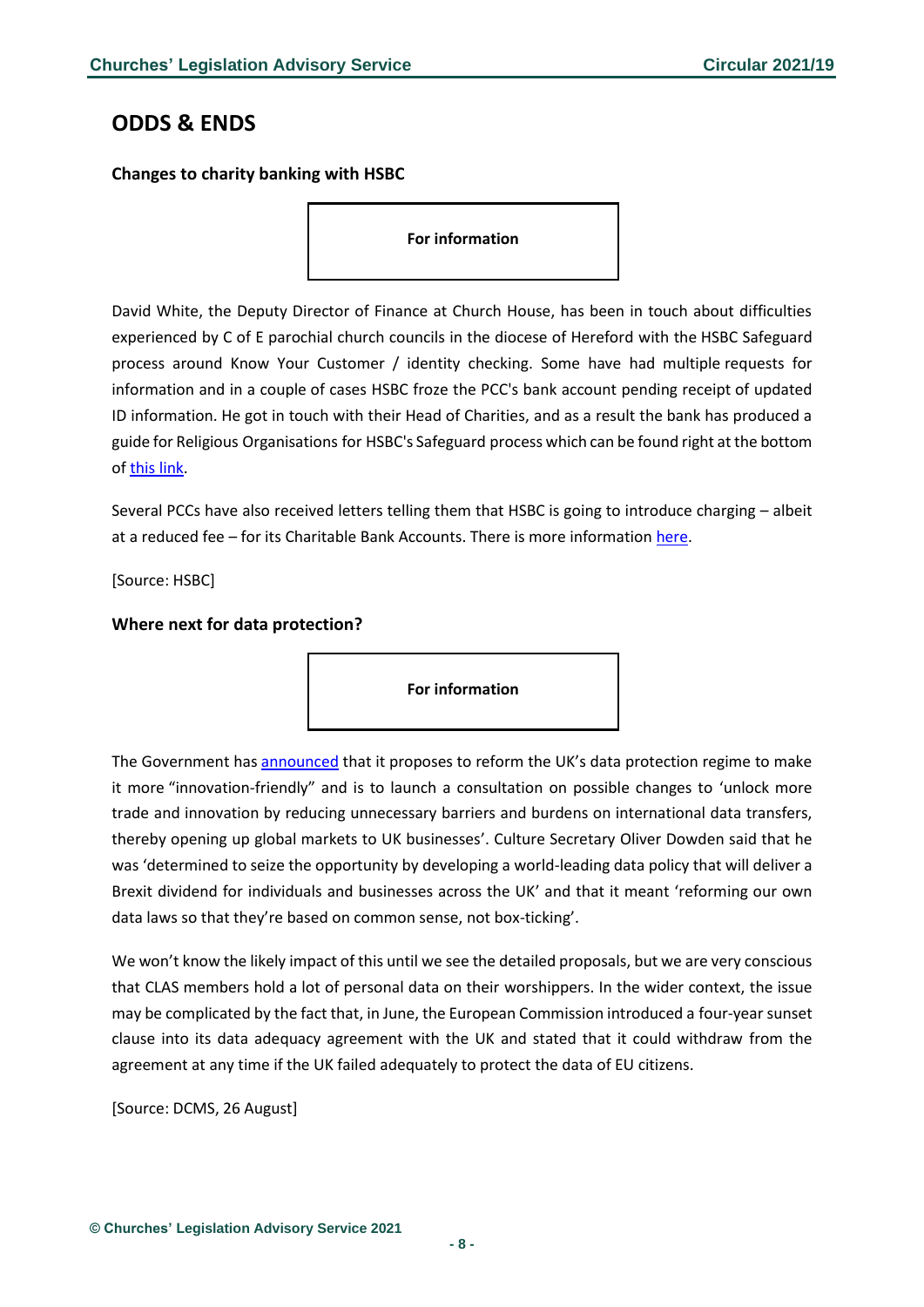#### <span id="page-8-0"></span>**Driving outside the UK on or after 28 September 2021**

#### **For information**

*The following has nothing much to do with "religion" or "faith communities", but it has been so little publicised that we thought it might be helpful to mention it.*

[Instructions from DVLA](https://www.gov.uk/displaying-number-plates/flags-symbols-and-identifiers) on what is required on UK licence-plates when taking a vehicle abroad:

'You do not need a GB or UK sticker to drive in Ireland, no matter when you are driving.

You will need to display a UK sticker clearly on the rear of your vehicle if your number plate has any of the following:

- a GB identifier with the Union flag (also known as the Union Jack);
- a Euro symbol;
- a national flag of England, Scotland or Wales;
- numbers and letters only no flag or identifier

If your number plate includes the UK identifier with the Union flag (also known as the Union Jack), you do not need a UK sticker.

If you're in Spain, Cyprus or Malta, you must display a UK sticker no matter what is on your number plate.

If you have a GB sticker, cover or remove it.'

[Source: DVLA, no date]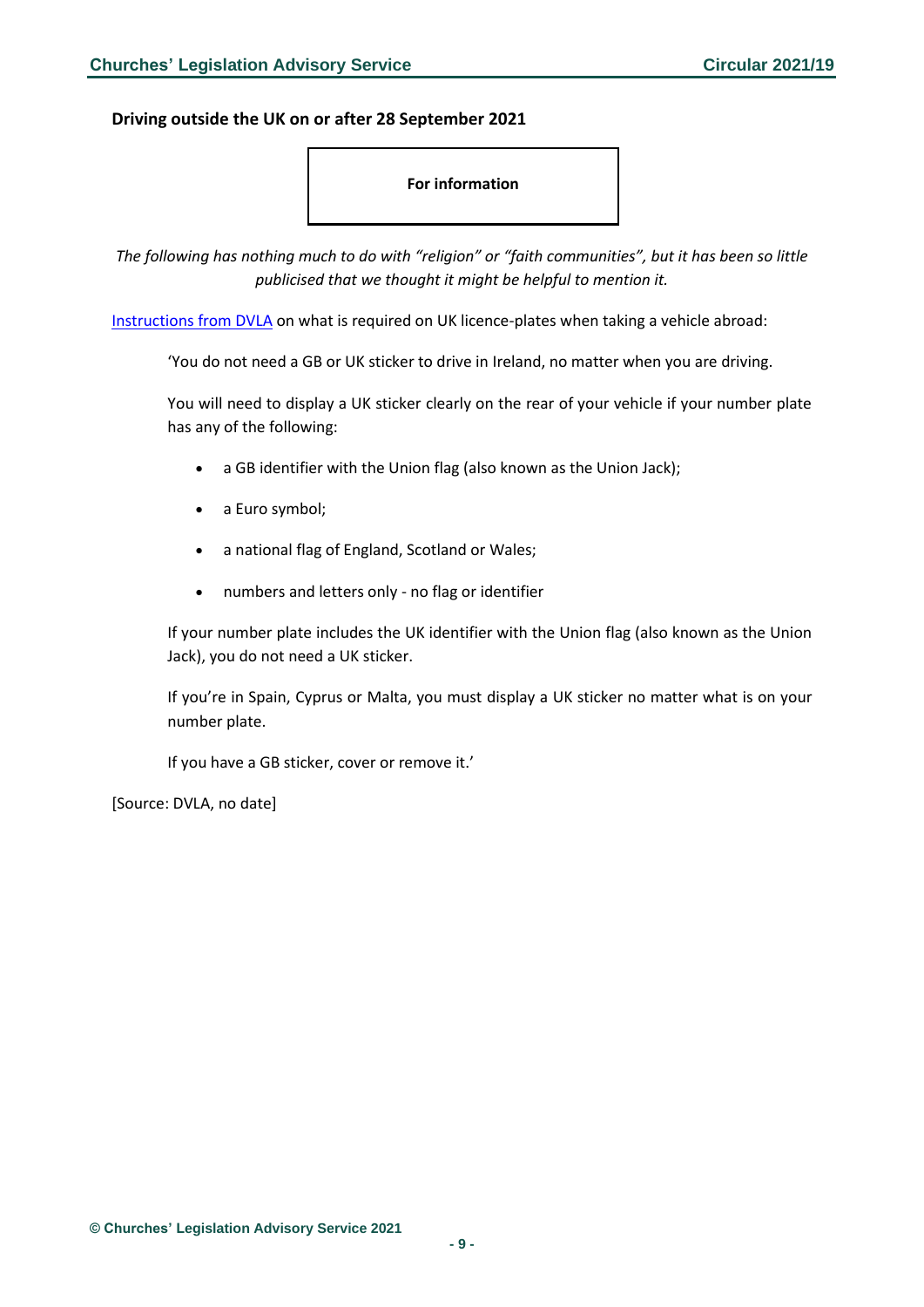### <span id="page-9-0"></span>**SAFEGUARDING**

<span id="page-9-1"></span>**IICSA report finds child sexual abuse in most major UK religions**

**For information**

The Independent Inquiry into Child Sexual Abuse (IICSA) has published [a new report](https://www.iicsa.org.uk/publications/investigation/child-protection-religious-organisations-settings) which states that "child sexual abuse has been found in most major UK religions… with some found to have no child protection policies in place at all." The following is from the IICSA's press release.

"The *Child protection in religious organisations and settings* report examined evidence received from 38 religious organisations with a presence in England and Wales, with the figures provided to the Inquiry about known prevalence of child sexual abuse unlikely to reflect the full picture…

"The report finds that organisational and cultural barriers to reporting child sexual abuse within religious organisations and settings are numerous, varied and difficult to overcome. These include victim-blaming, an absence of discussion around sex and sexuality, and discouraging external reporting, thus prioritising the organisation's reputation above the needs of victims of sexual abuse…

"Comprehensive child protection policies and procedures are essential to ensuring that children are protected against sexual abuse. Whilst the Inquiry found that some organisations do have effective policies implemented, in some settings not even basic child protection procedures are in place, despite serving large congregations.

"The report makes two recommendations:

"(i) that all religious organisations should have a child protection policy and supporting procedures; and

"(ii) that the government should legislate to amend the definition of full-time education to bring any setting that is the pupil's primary place of education within the scope of a registered school, and provide Ofsted with sufficient powers to examine the quality of child protection when undertaking inspection of suspected unregistered schools."

[Source: IICSA, 2 September]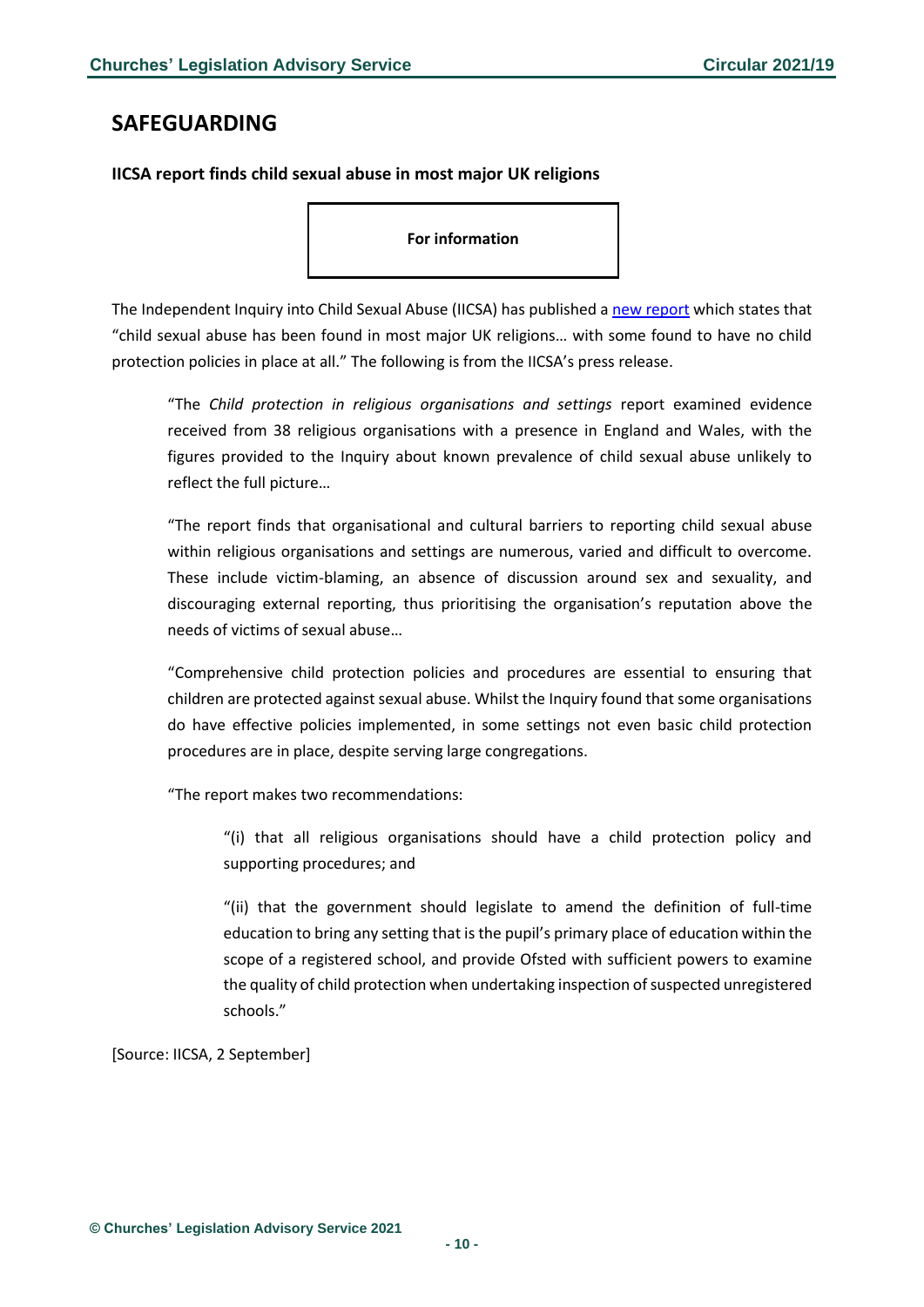# <span id="page-10-0"></span>**SCOTLAND**

#### <span id="page-10-1"></span>**Scottish Government: Programme for Government 2021-2022**

**For information**

Nicola Sturgeon has announced her Government's [Programme for 2021-22.](https://www.gov.scot/publications/first-minister-programme-government-2021-2022/) Among the proposed measure are:

- work to establish a National Care Service, which Ms Sturgeon said should be up and running within five years;
- a Gender Recognition Reform Bill would be tabled to make it easier for trans people to change their legally recognised gender;
- a consultation on changes to the justice system, including revisiting the "not proven" verdict in criminal trials and looking once more at separating the dual roles of the Scottish Law Officers;
- extra funding for frontline healthcare and mental health services;
- a new system of "wraparound" childcare before and after school and during the holidays;
- a fox control bill to strengthen the law on the use of dogs in hunts;
- stronger regulation of the sale of fireworks;
- work to develop a minimum income guarantee; and
- a Good Food Nation Bill to promote the food and drink sectors.

The Scottish Government has already published draft legislation for a new independence referendum.

[Source: Scottish Government, 7 September]